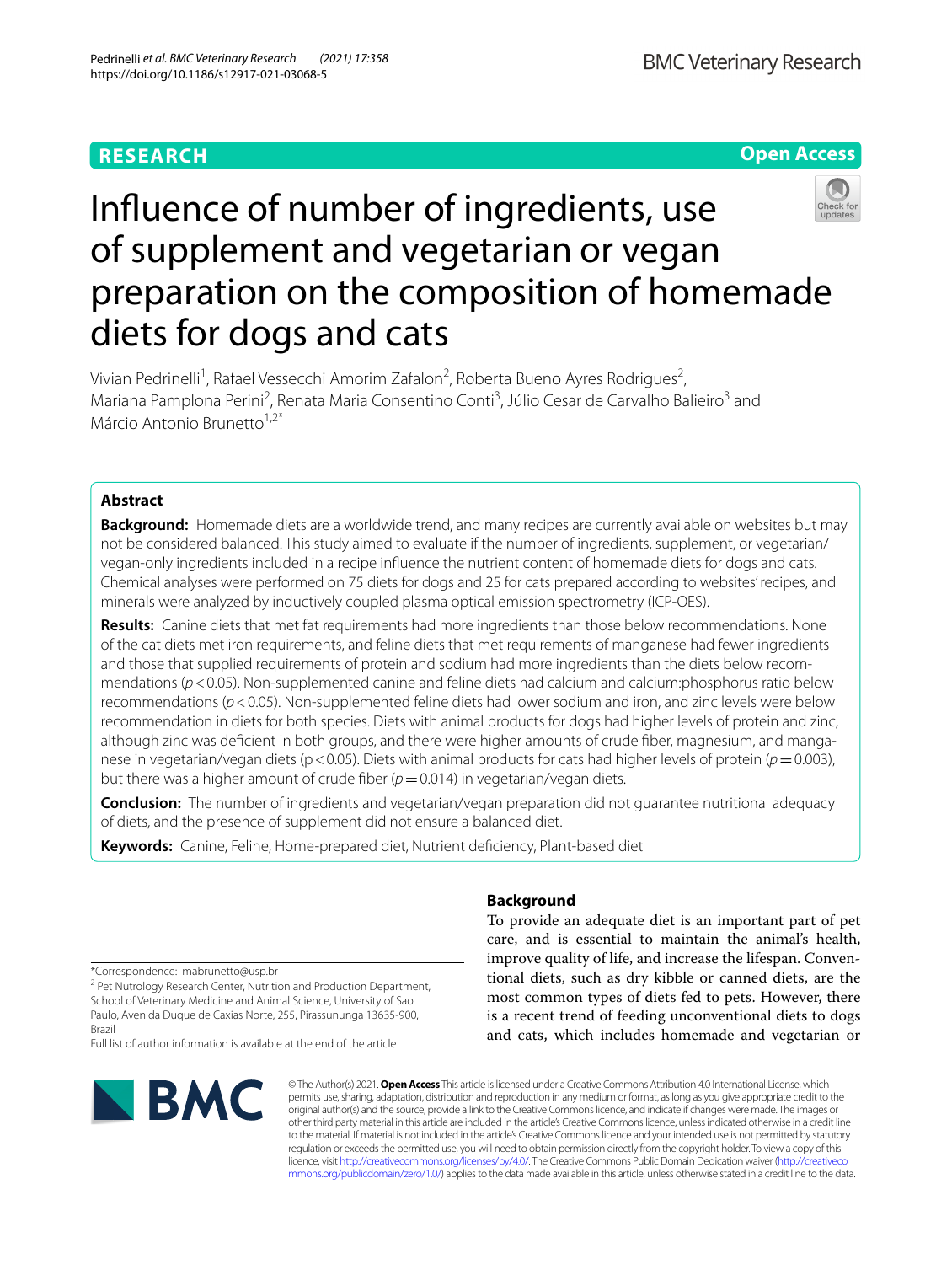vegan diets. A survey conducted in the United States and Australia [\[1](#page-7-0)] observed that 18% of dogs and cats were fed home-prepared diets, either as a part of the diet or as the main diet. A questionnaire survey [[2\]](#page-7-1) applied to more than 3000 owners of dogs and cats from 55 countries observed that more than 60% of pets were fed homemade food as a part of the diet, and 12% of dogs and 6% of cats were fed exclusively this type of diet.

Feeding unconventional diets, however, may put the animals at risk. The World Small Animal Veterinary Association has published a set of guidelines regarding nutritional assessment [[3](#page-7-2)], which refer to nutritional evaluation as the 5th vital sign, along with temperature, pulse, respiration, and pain assessment. These guidelines also consider feeding an unconventional diet, such as raw, homemade, or vegetarian, a risk factor for dogs and cats.

The vegetarian and vegan population seems to be increasing worldwide. A survey in Brazil [[4\]](#page-7-3) indicated that between 8 and 14% of the population evaluated is vegetarian, and a poll conducted in the United States [\[5](#page-7-4)] observed that 5% of the population surveyed is vegetarian and 3% is vegan. In the United Kingdom, the vegan population was estimated to be only 0.25% in 2014 but increased to 1.16% of the population in 2019 [\[6](#page-7-5)]. India is the country with the highest percentage of vegetarianism: 28.4% of males and 29.3% of females do not eat meat  $[7]$  $[7]$ . The main motivations for humans becoming vegetarians or vegans are ethical and health concerns, environmental or sustainability reasons, and religion [[8\]](#page-7-7). The owner's dietary choice can influence the type of food they choose to feed their dogs or cats. An online study [\[9](#page-7-8)] that included 3673 English-speaking pet owners observed that 6.2% were vegetarian and 5.8% were vegan. It was also observed that the majority of pets that were fed plant-based or vegan diets had vegan owners.

Regardless of being meat- or plant-based, homemade diets need to supply all nutrient requirements. One of the items that is considered essential in homemade diets for pets is the vitamin-mineral supplement, which guarantees that all nutrients are present in the diet since common ingredients do not provide all the nutrient requirements. If a diet is formulated without proper supplementation, it can be defcient, especially in minerals and vitamins [[10](#page-7-9), [11](#page-7-10)]. However, even owners who have professionally-prescribed diets that contain supplements may omit this ingredient during preparation [\[12](#page-7-11), [13\]](#page-7-12). A common practice among owners who feed homemade diets to their pets is the variety of ingredients in the formula, as they believe the frequent substitution of ingredients or the addition of more ingredients can ensure the diet meets the nutrient requirements, as opposed to "fixed" formulas  $[14]$  $[14]$ . This, however, may or may not be

true, and depends on what ingredient is substituted or added.

Therefore, this study hypothesizes that vegetarian or vegan diets and diets without supplements will be nutritionally defcient and that the number of ingredients will not influence the nutritional adequacy of diets. This study aimed to evaluate the infuence of the number of ingredients, the presence of supplement, or vegetarian/ vegan recipes on the nutrient content of homemade diets according to FEDIAF [[15\]](#page-7-14) and NRC [[16](#page-7-15)].

# **Results**

None of the diets were considered complete and balanced when compared to NRC  $[16]$  $[16]$  and FEDIAF  $[15]$  $[15]$ , as previously published  $[10]$  $[10]$ . The recipes for dogs had a mean of 6.6 ingredients (range 4–14) and the recipes for cats used a mean of 9.1 ingredients (range 3–15). When mineral and vitamin-mineral supplements are not considered, recipes for dogs had a mean of 5.8 ingredients (range 3–12) and recipes for cats had a mean of 6.8 ingredients (range 3–13).

The results regarding the influence of the number of ingredients in diets for dogs are presented in Table [1](#page-2-0) and for cats in Table [2.](#page-2-1) Canine diets that met fat requirements had more ingredients than those below recommendations. Feline diets that met requirements of manganese had fewer ingredients and those that supplied requirements of protein and sodium had more ingredients than diets below recommendations ( $p$ <0.05). None of the cat diets met iron requirements.

Of the 75 recipes for dogs, 33.3% (*n*=25/75) did not indicate mineral or vitamin-mineral supplementation. If we consider the diets that only included salt, this percentage increases to 44.4% (*n*=33/75). Of the diets supplemented, 14.0% (*n*=7/50) only included calcium sources such as calcium carbonate or eggshell powder. The supplements that contained minerals indicated in the recipes for dogs were: salt (*n*=15/75), veterinarian vitamin-mineral supplements of different brands ( $n=15/75$ ), eggshell powder (*n*=9/75), calcium carbonate (*n*=8/75), dicalcium phosphate (n=3/75), potassium chloride  $(n=2/75)$ , zinc (n=2/75), calcium citrate (n=1/75), and vitamin-mineral supplement for children (*n*=1/75).

Veterinarian vitamin-mineral supplements were not indicated in any of the recipes for cats. Only one recipe contained a children's vitamin-mineral supplement, 8 (32.0%) did not include any type of mineral supplementation, and  $2$   $(8.0%)$  only included calcium sources. The supplements that contained minerals indicated in the recipes for cats were: salt (*n*=10/25), calcium carbonate  $(n=9/25)$ , eggshell powder  $(n=5/25)$ , and vitamin-mineral supplement for children  $(n=1/25)$ .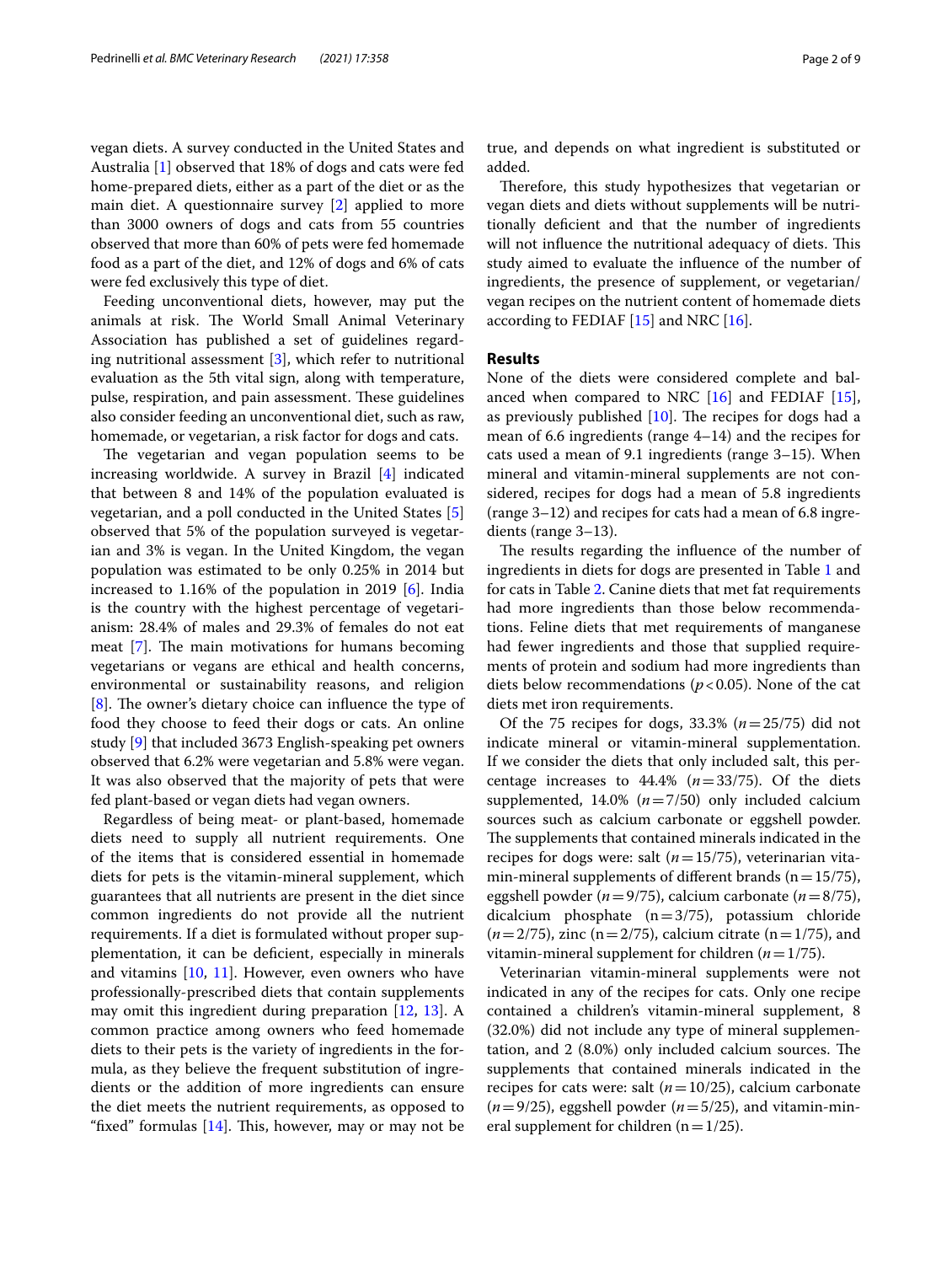# <span id="page-2-0"></span>**Table 1** Comparison of number of ingredients and nutrients per 1000 kcal in diets for dogs

|               | <b>Number of ingredients</b>                         |                                                        |        |                                                      |                                                        |       |  |
|---------------|------------------------------------------------------|--------------------------------------------------------|--------|------------------------------------------------------|--------------------------------------------------------|-------|--|
|               | <b>NRC</b>                                           |                                                        |        | <b>FEDIAF</b>                                        |                                                        |       |  |
|               | Mean ingredient number<br>of diets below ( $\pm$ SE) | Mean ingredient number p<br>of diets above ( $\pm$ SE) |        | Mean ingredient number<br>of diets below ( $\pm$ SE) | Mean ingredient number p<br>of diets above ( $\pm$ SE) |       |  |
| Crude protein | $3.00 \pm 1.73$                                      | $5.86 \pm 0.28$                                        | 0.251  | $5.71 \pm 0.64$                                      | $5.85 \pm 0.31$                                        | 0.847 |  |
| Ether extract | $4.50 \pm 0.61$                                      | $6.08 \pm 0.31$                                        | 0.042  | $4.50 \pm 0.61$                                      | $6.08 \pm 0.31$                                        | 0.042 |  |
| Calcium       | $5.81 \pm 0.33$                                      | $5.87 \pm 0.51$                                        | 0.919  | $5.82 \pm 0.31$                                      | $5.75 \pm 0.69$                                        | 0.884 |  |
| Phosphorus    | $4.84 \pm 0.61$                                      | $6.03 \pm 0.31$                                        | 0.112  | $5.74 \pm 0.38$                                      | $5.92 \pm 0.41$                                        | 0.757 |  |
| $CaP1$ ratio  |                                                      |                                                        | -      | $5.86 \pm 0.32$                                      | $5.86 \pm 0.91$                                        | 0.961 |  |
| Potassium     | $5.65 \pm 0.33$                                      | $6.21 \pm 0.51$                                        | 0.351  | $5.70 \pm 0.28$                                      | $8.00 \pm 1.41$                                        | 0.069 |  |
| Magnesium     | $3.87 \pm 0.70$                                      | $6.06 \pm 0.30$                                        | 0.019  | $5.58 \pm 0.38$                                      | $6.08 \pm 0.41$                                        | 0.371 |  |
| Sodium        | $5.29 \pm 0.47$                                      | $6.08 \pm 0.35$                                        | 0.192  | $5.54 \pm 0.37$                                      | $6.18 \pm 0.43$                                        | 0.257 |  |
| Copper        | $5.00 \pm 0.71$                                      | $5.95 \pm 0.30$                                        | 0.249  | $5.50 \pm 0.63$                                      | $5.90 \pm 0.31$                                        | 0.576 |  |
| Iron          | $5.12 \pm 0.45$                                      | $6.18 \pm 0.35$                                        | 0.078  | $5.72 \pm 0.37$                                      | $5.97 \pm 0.43$                                        | 0.661 |  |
| Manganese     | $5.83 \pm 0.49$                                      | $5.82 \pm 0.34$                                        | 0.987  | $5.87 \pm 0.44$                                      | $5.80 \pm 0.36$                                        | 0.907 |  |
| Selenium      | a                                                    | a                                                      | a      | a                                                    | a                                                      | a     |  |
| Zinc          | $5.82 \pm 0.34$                                      | $5.84 \pm 0.48$                                        | 0.9731 | $5.86 \pm 0.32$                                      | $5.70 \pm 0.58$                                        | 0.815 |  |

*Legend*: *NRC* Nutrient Requirements of Dogs and Cats [16], *FEDIAF* Fédération Européenne de l'Industrie des Aliments pour Animaux Familiers [15], *SE* standard error; 1 *Ca* calcium, *P* phosphorus

<sup>a</sup> All diets had a deficiency of this nutrient

<span id="page-2-1"></span>**Table 2** Comparison of number of ingredients and nutrients per 1000 kcal in diets for cats

|               | <b>Number of ingredients</b>                         |                                                        |                   |                                                      |                                                        |       |
|---------------|------------------------------------------------------|--------------------------------------------------------|-------------------|------------------------------------------------------|--------------------------------------------------------|-------|
|               | <b>NRC</b>                                           |                                                        |                   | <b>FEDIAF</b>                                        |                                                        |       |
|               | Mean ingredient number<br>of diets below ( $\pm$ SE) | Mean ingredient number p<br>of diets above ( $\pm$ SE) |                   | Mean ingredient number<br>of diets below ( $\pm$ SE) | Mean ingredient number p<br>of diets above ( $\pm$ SE) |       |
| Crude protein | $4.33 \pm 1.20$                                      | $7.14 \pm 0.57$                                        | 0.097             | $4.50 \pm 0.87$                                      | $7.53 \pm 0.63$                                        | 0.022 |
| Ether extract | $5.00 \pm 0.79$                                      | $7.75 \pm 0.70$                                        | 0.072             | $5.00 \pm 0.79$                                      | $7.65 \pm 0.67$                                        | 0.028 |
| Calcium       | $5.57 \pm 0.89$                                      | $7.28 \pm 0.64$                                        | 0.156             | $6.82 \pm 0.63$                                      | $6.75 \pm 0.92$                                        | 0.948 |
| Phosphorus    | $10.00 \pm 3.16$                                     | $6.67 \pm 0.53$                                        | 0.226             | $6.32 \pm 0.58$                                      | $8.33 \pm 1.18$                                        | 0.113 |
| $CaP1$ ratio  | $\equiv$                                             |                                                        | $\qquad \qquad -$ | $5.70 \pm 0.76$                                      | $8.00 \pm 0.89$                                        | 0.166 |
| Potassium     | $6.40 \pm 0.57$                                      | $8.40 \pm 1.30$                                        | 0.140             | $6.96 \pm 0.54$                                      | $3.00 \pm 1.73$                                        | 0.162 |
| Magnesium     | $6.00 \pm 2.45$                                      | $6.83 \pm 0.53$                                        | 0.757             | $5.50 \pm 1.66$                                      | $6.91 \pm 0.55$                                        | 0.470 |
| Sodium        | $3.33 \pm 1.05$                                      | $7.27 \pm 0.57$                                        | 0.025             | $4.00 \pm 0.82$                                      | $7.68 \pm 0.64$                                        | 0.007 |
| Copper        | $4.00 \pm 2.00$                                      | $6.92 \pm 0.54$                                        | 0.290             | $6.00 \pm 1.73$                                      | $6.87 \pm 0.55$                                        | 0.655 |
| <i>Iron</i>   | $6.32 \pm 0.54$                                      | $10.33 \pm 1.85$                                       | 0.021             | a                                                    | a                                                      | a     |
| Manganese     | $7.81 \pm 0.70$                                      | $5.00 \pm 0.75$                                        | 0.017             | $7.63 \pm 0.63$                                      | $4.17 \pm 0.83$                                        | 0.010 |
| Selenium      | $6.88 \pm 0.63$                                      | $6.62 \pm 0.91$                                        | 0.820             | $6.95 \pm 0.58$                                      | $6.00 \pm 1.22$                                        | 0.510 |
| Zinc          | $6.69 \pm 0.65$                                      | $7.00 \pm 0.88$                                        | 0.820             | $6.95 \pm 0.58$                                      | $6.00 \pm 1.22$                                        | 0.510 |

*Legend*: *NRC* Nutrient Requirements of Dogs and Cats [\[16](#page-7-15)], *FEDIAF* Fédération Européenne de l'Industrie des Aliments pour Animaux Familiers [[15\]](#page-7-14), *SE* standard error; 1 *Ca* calcium, *P* phosphorus

<sup>a</sup> All diets had a deficiency of this nutrient

Non-supplemented canine and feline diets had calcium and calcium:phosphorus ratio (Ca:P) (*p* < 0.05) below recommendations. Non-supplemented feline diets had lower sodium and iron, and zinc levels were below recommendations in both groups. The results regarding the infuence of mineral supplementation in diets for dogs are presented in Table [3](#page-3-0) and for cats in Table [4.](#page-3-1)

Twelve percent ( $n=9/75$ ) of recipes for dogs were vegetarian and 6.6% ( $n=5/75$ ) were vegan, as they did not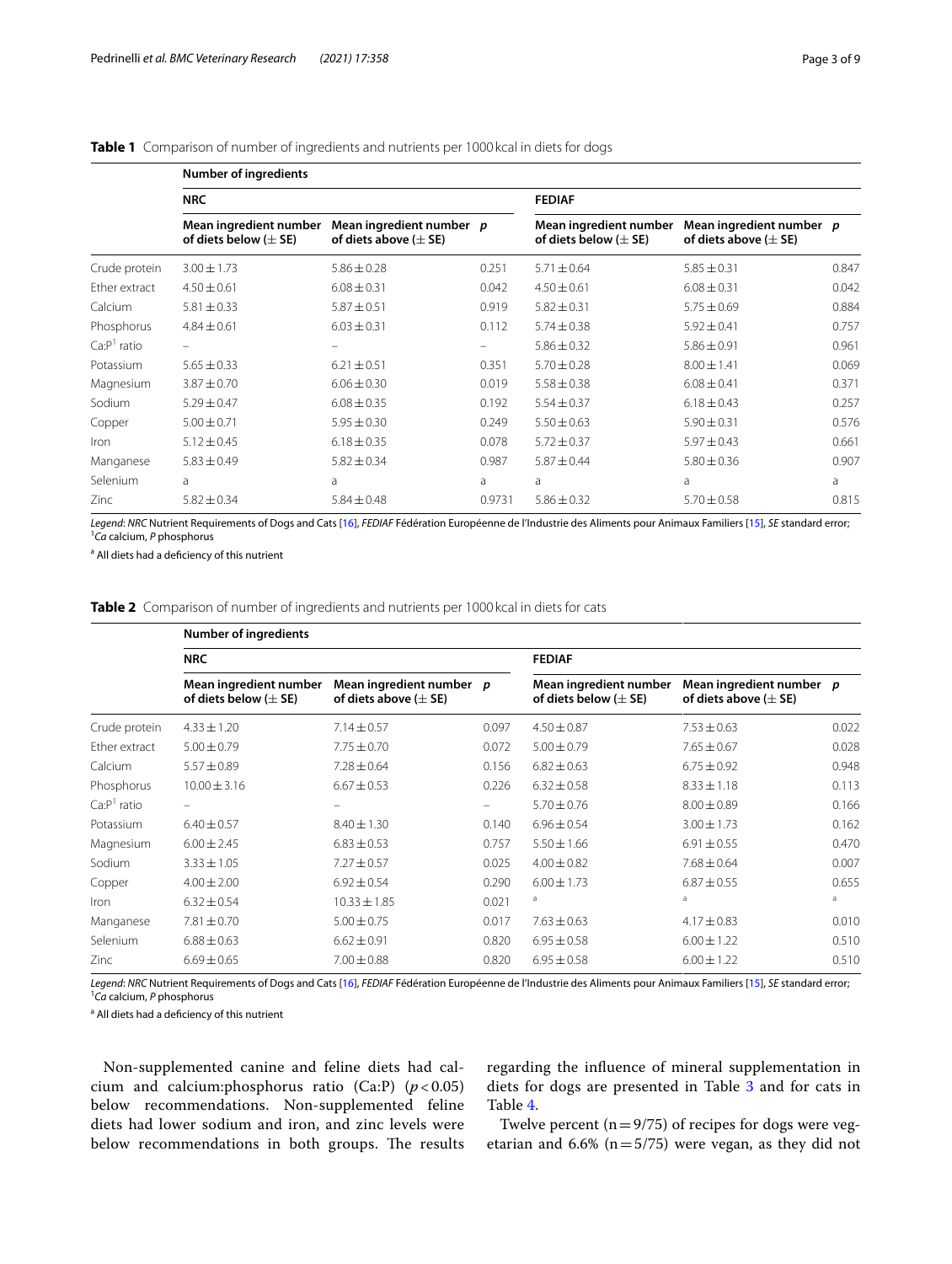# <span id="page-3-0"></span>**Table 3** Comparison of nutrient concentration per 1000 kcal in diets for dogs with or without supplementation

|                     | <b>NRC</b><br>(/1000 kcal) | <b>FEDIAF</b><br>(/1000 kcal) | <b>Mineral supplementation</b>         |                                     |          |  |
|---------------------|----------------------------|-------------------------------|----------------------------------------|-------------------------------------|----------|--|
|                     |                            |                               | Diets without supplement<br>$(\pm$ SD) | Diets with supplement<br>$(\pm$ SD) | p        |  |
| Crude protein (q)   | 25.00                      | 52.10                         | $93.05 \pm 34.64$                      | $79.57 \pm 26.18$                   | 0.0625   |  |
| Ether extract $(q)$ | 13.80                      | 13.75                         | $26.57 \pm 16.09$                      | $30.46 \pm 16.03$                   | 0.2312   |  |
| Crude fiber (q)     | -                          |                               | $4.51 \pm 4.19$                        | $4.19 \pm 3.25$                     | 0.6322   |  |
| Ash(q)              | -                          | $\qquad \qquad =$             | $3.33 \pm 1.13$                        | $5.80 \pm 3.92$                     | < 0.0001 |  |
| Calcium (q)         | 1.00                       | 1.45                          | $0.31 \pm 0.31$                        | $1.77 \pm 1.52$                     | < 0.0001 |  |
| Phosphorus (q)      | 0.75                       | 1.16                          | $1.16 \pm 0.77$                        | $1.09 \pm 0.61$                     | 0.1737   |  |
| $CaP1$ ratio        | $\qquad \qquad =$          | 1.00                          | $0.26 \pm 0.22$                        | $1.78 \pm 1.46$                     | < 0.0001 |  |
| Potassium (q)       | 1.00                       | 1.45                          | $0.77 \pm 0.33$                        | $0.85 \pm 0.46$                     | 0.2923   |  |
| Magnesium (g)       | 0.15                       | 0.20                          | $0.25 \pm 0.11$                        | $0.19 \pm 0.11$                     | 0.0844   |  |
| Sodium (g)          | 0.20                       | 0.29                          | $0.35 \pm 0.29$                        | $0.51 \pm 0.49$                     | 0.4390   |  |
| Copper (mg)         | 1.50                       | 2.08                          | $7.30 \pm 6.23$                        | $11.61 \pm 12.37$                   | 0.1099   |  |
| Iron $(mq)$         | 7.50                       | 10.40                         | $9.59 \pm 5.02$                        | $15.34 \pm 12.25$                   | 0.1228   |  |
| Manganese (mg)      | 1.20                       | 1.67                          | $3.23 \pm 2.69$                        | $3.96 \pm 4.09$                     | 0.8873   |  |
| Selenium (µg)       | 87.50                      | 87.00                         | $1.53 \pm 7.02^a$                      | $0.00 \pm 0.00^a$                   | 0.5085   |  |
| $Zinc$ (mg)         | 15.00                      | 20.80                         | $11.13 \pm 6.93$                       | 14.98 ± 10.93                       | 0.2592   |  |

*Legend*: *NRC* recommended intake according to Nutrient Requirements of Dogs and Cats [\[16\]](#page-7-15), *FEDIAF* recommended intake according to Fédération Européenne de l'Industrie des Aliments pour Animaux Familiers [[15\]](#page-7-14), *SD* standard deviation; 1 *Ca* calcium, *P* phosphorus

<sup>a</sup> All diets had a deficiency of this nutrient

<span id="page-3-1"></span>**Table 4** Comparison of nutrient concentration per 1000 kcal in diets for cats with or without supplementation

|                   | <b>NRC</b><br>(/1000 kcal) | <b>FEDIAF</b><br>(/1000 kcal) | <b>Mineral supplementation</b>         |                                     |                  |  |
|-------------------|----------------------------|-------------------------------|----------------------------------------|-------------------------------------|------------------|--|
|                   |                            |                               | Diets without supplement<br>$(\pm$ SD) | Diets with supplement<br>$(\pm$ SD) | $\boldsymbol{p}$ |  |
| Crude protein (q) | 50.00                      | 83.30                         | $97.66 \pm 57.37$                      | $142.52 \pm 41.41$                  | 0.0605           |  |
| Ether extract (g) | 22.50                      | 22.50                         | $34.64 \pm 23.67$                      | $33.56 \pm 15.03$                   | 0.9050           |  |
| Crude fiber (q)   |                            | $\overline{\phantom{0}}$      | $5.81 \pm 4.51$                        | $3.36 \pm 3.07$                     | 0.4203           |  |
| Ash(q)            |                            | $\overline{\phantom{m}}$      | $4.56 \pm 2.03$                        | $6.20 \pm 1.33$                     | 0.0114           |  |
| Calcium (g)       | 0.72                       | 1.97                          | $0.70 \pm 0.70$                        | $2.26 \pm 1.22$                     | 0.0011           |  |
| Phosphorus (q)    | 0.64                       | 1.67                          | $1.29 \pm 0.39$                        | $1.33 \pm 0.51$                     | 0.6827           |  |
| $CaP1$ ratio      | $\overline{\phantom{a}}$   | 1.00                          | $0.50 \pm 0.38$                        | $2.26 \pm 2.19$                     | 0.0002           |  |
| Potassium (q)     | 1.30                       | 2.00                          | $1.00 \pm 0.52$                        | $1.07 \pm 0.36$                     | 0.7207           |  |
| Magnesium (g)     | 0.10                       | 0.13                          | $0.27 \pm 0.11$                        | $0.23 \pm 0.07$                     | 0.2521           |  |
| Sodium (g)        | 0.17                       | 0.25                          | $0.46 \pm 0.36$                        | $0.78 \pm 0.41$                     | 0.0458           |  |
| Copper (mg)       | 1.20                       | 1.67                          | $7.23 \pm 8.21$                        | $15.53 \pm 12.88$                   | 0.0613           |  |
| Iron (mg)         | 20.00                      | 26.70                         | $10.19 \pm 3.47$                       | $15.51 \pm 5.55$                    | 0.0095           |  |
| Manganese (mg)    | 1.20                       | 1.67                          | $3.63 \pm 4.98$                        | $1.65 \pm 3.14$                     | 0.3042           |  |
| Selenium (µg)     | 75.00                      | 100.00                        | $20.70 \pm 62.10^a$                    | $0.00 \pm 0.00^{\circ}$             | 0.4000           |  |
| $Zinc$ (mg)       | 18.50                      | 25.00                         | $10.27 \pm 5.52$                       | $19.51 \pm 8.19$                    | 0.0037           |  |

*Legend*: *NRC* recommended intake according to Nutrient Requirements of Dogs and Cats [\[16\]](#page-7-15), *FEDIAF* recommended intake according to Fédération Européenne de l'Industrie des Aliments pour Animaux Familiers [[15\]](#page-7-14), *SD* standard deviation; <sup>1</sup>Ca calcium, *P* phosphorus

<sup>a</sup> All diets had a deficiency of this nutrient

contain ingredients from animal sources. As for the recipes for cats,  $4.0\%$  ( $n=1/25$ ) were vegetarian and  $8.0\%$  $(n=2/25)$  were vegan.

Protein and zinc were increased in non-vegetarian diets for dogs, although zinc was defcient in both groups. There were higher amounts of crude fiber, magnesium,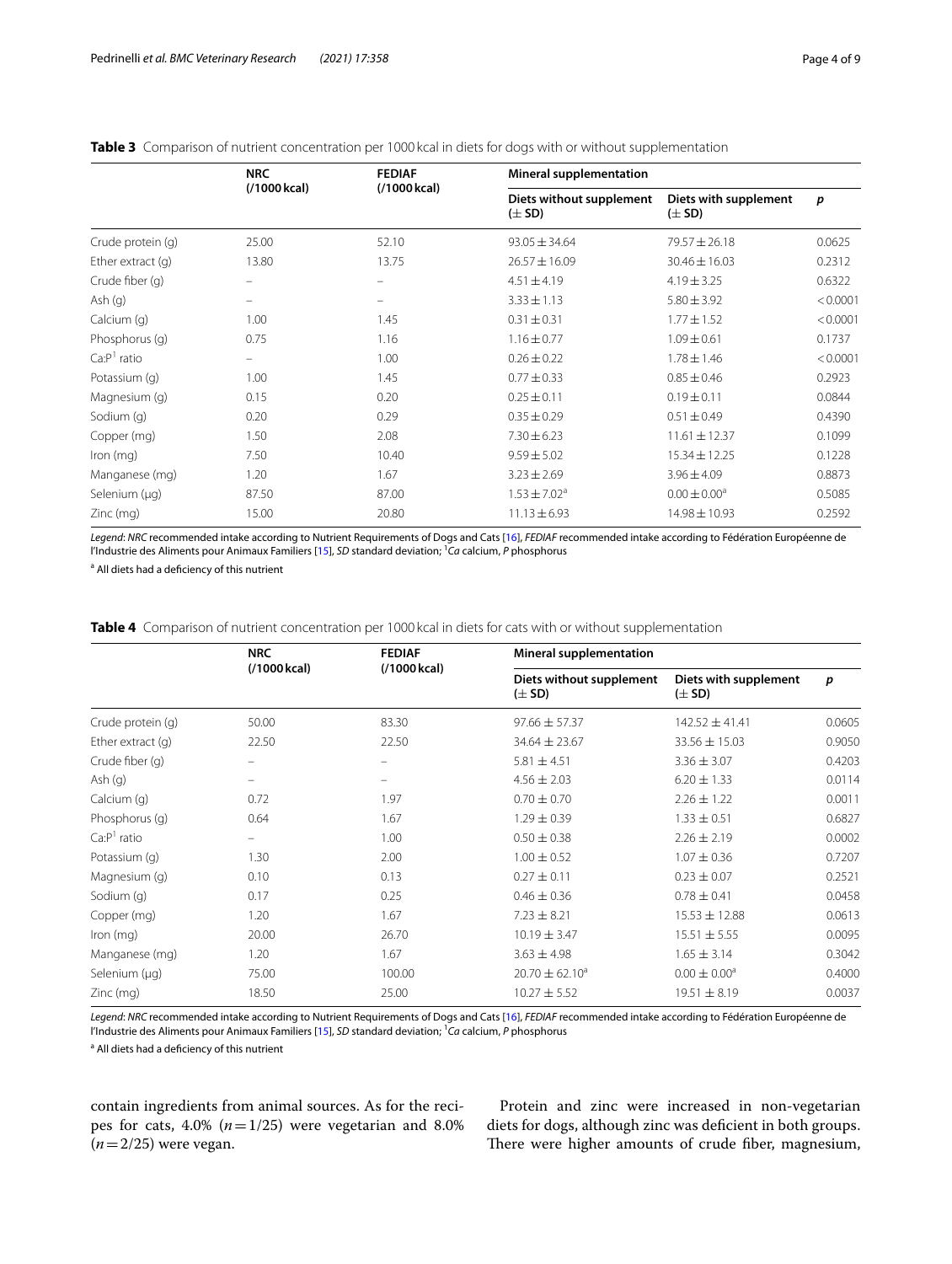and manganese in vegetarian and vegan diets  $(p < 0.05)$ . Protein was increased in non-vegetarian diets for cats  $(p=0.003)$ , but there was a higher amount of crude fiber  $(p=0.014)$  in vegetarian and vegan diets. The results regarding the infuence of preparations with or without animal products in diets for dogs are presented in Table [5](#page-4-0) and for cats in Table [6](#page-5-0).

# **Discussion**

This study evaluated if three factors can influence the nutritional composition of diets: number of ingredients, presence of mineral or vitamin-mineral supplements, and the fact that the recipe is vegetarian or vegan.

The number of ingredients influenced the concentration of macro and micronutrients, especially in recipes for cats. For dogs, diferences were only observed in fat and magnesium, for which recipes that met NRC [[16](#page-7-15)] and FEDIAF [\[15](#page-7-14)] recommendations had more ingredients than diets below the recommendations. In recipes for cats, sodium, iron, crude protein, and fat had lower concentrations in recipes with fewer ingredients when compared to NRC  $[16]$  $[16]$  and FEDIAF  $[15]$  $[15]$ . These differences suggest that, for some nutrients, more ingredients in the recipe can be benefcial. However, even recipes that contained more nutrients were not completely balanced, which means that having recipes with more ingredients does not guarantee a balanced diet.

A study conducted by Dodd et al. [\[9](#page-7-8)] observed that 16.3% of owners who responded to the questionnaire were interested in feeding plant-based diets, and 74.0% of all owners included were concerned about the nutritional adequacy of plant-based diets. Vegetarian and vegan diets had little diference when compared to recipes that contained meat regarding the macronutrient and mineral analyses in the present study. However, none of the diets were complete, which may have infuenced the results. The fact that a diet for dogs and cats is vegetarian or vegan does not mean that the food is inadequate, as long as it is well balanced and formulated to supply all essential nutrients [\[17](#page-7-16)]. For cats, however, there are several limitations to this type of diet, especially vegan. Cats have requirements of dietary taurine since they do not synthesize it in amounts sufficient to a proper metabolism  $[18, 19]$  $[18, 19]$  $[18, 19]$  $[18, 19]$ . This supplementation must be given special attention when a diet doesn't contain animal proteins because vegetable proteins have little or no taurine concentration at all [\[20\]](#page-8-2). Other nutrients, such as cobalamin, retinol, arachidonic acid, and cholecalciferol must be supplemented in diets with only vegetable ingredients since they are present mainly or exclusively in animal products [[16](#page-7-15), [19](#page-8-1), [21\]](#page-8-3). Even commercial vegan diets have been analyzed and were considered inadequate for both dogs and cats [\[20,](#page-8-2) [22](#page-8-4)].

In the present study, vegetarian and vegan diets for dogs and cats presented lower concentrations of crude

|                     | <b>NRC</b><br>(/1000 kcal) | <b>FEDIAF</b><br>(/1000 kcal) | Presence of meat and animal products |                                          |          |  |
|---------------------|----------------------------|-------------------------------|--------------------------------------|------------------------------------------|----------|--|
|                     |                            |                               | Diets with meat $(\pm$ SD)           | Vegetarian and vegan<br>diets $(\pm$ SD) | p        |  |
| Crude protein (q)   | 25.00                      | 52.10                         | $94.83 \pm 29.75$                    | $52.41 \pm 15.56$                        | < 0.0001 |  |
| Ether extract $(q)$ | 13.80                      | 13.75                         | $28.42 \pm 15.15$                    | $27.02 \pm 20.36$                        | 0.6352   |  |
| Crude fiber (q)     | $\overline{\phantom{0}}$   | -                             | $3.97 \pm 3.85$                      | $6.31 \pm 3.11$                          | 0.0034   |  |
| Ash(q)              | $\equiv$                   | -                             | $4.34 \pm 3.07$                      | $4.41 \pm 2.14$                          | 0.8007   |  |
| Calcium (q)         | 1.00                       | 1.45                          | $0.81 \pm 1.04$                      | $1.38 \pm 1.85$                          | 0.1088   |  |
| Phosphorus (q)      | 0.75                       | 1.16                          | $1.13 \pm 0.45$                      | $1.14 \pm 0.41$                          | 0.8887   |  |
| $CaP1$ ratio        | $\overline{\phantom{0}}$   | 1.00                          | $0.84 \pm 1.22$                      | $1.09 \pm 1.16$                          | 0.1581   |  |
| Potassium (q)       | 1.00                       | 1.45                          | $0.80 \pm 0.41$                      | $0.83 \pm 0.25$                          | 0.7216   |  |
| Magnesium (g)       | 0.15                       | 0.20                          | $0.21 \pm 0.11$                      | $0.28 \pm 0.11$                          | 0.0475   |  |
| Sodium (g)          | 0.20                       | 0.29                          | $0.42 \pm 0.37$                      | $0.44 \pm 0.48$                          | 0.8329   |  |
| Copper (mg)         | 1.50                       | 2.08                          | $8.98 \pm 9.75$                      | $9.57 \pm 8.29$                          | 0.6918   |  |
| $lron$ (mg)         | 7.50                       | 10.40                         | $12.14 \pm 9.90$                     | $11.13 \pm 4.58$                         | 0.5748   |  |
| Manganese (mg)      | 1.20                       | 1.67                          | $3.31 \pm 3.45$                      | $4.62 \pm 2.62$                          | 0.0356   |  |
| Selenium (µg)       | 87.50                      | 87.00                         | $0.58 \pm 4.51$ <sup>a</sup>         | $2.42 \pm 8.39$ <sup>a</sup>             | 0.3186   |  |
| Zinc (mg)           | 15.00                      | 20.80                         | $13.86 \pm 9.43$                     | $7.27 \pm 2.92$                          | 0.0327   |  |

<span id="page-4-0"></span>**Table 5** Comparison of nutrient concentration per 1000 kcal in diets for dogs with meat or vegetarian/vegan

*Legend*: *NRC* recommended intake according to Nutrient Requirements of Dogs and Cats [\[16\]](#page-7-15), *FEDIAF* recommended intake according to Fédération Européenne de l'Industrie des Aliments pour Animaux Familiers [[15\]](#page-7-14), *SD* standard deviation; <sup>1</sup>Ca calcium, *P* phosphorus

<sup>a</sup> All diets had a deficiency of this nutrient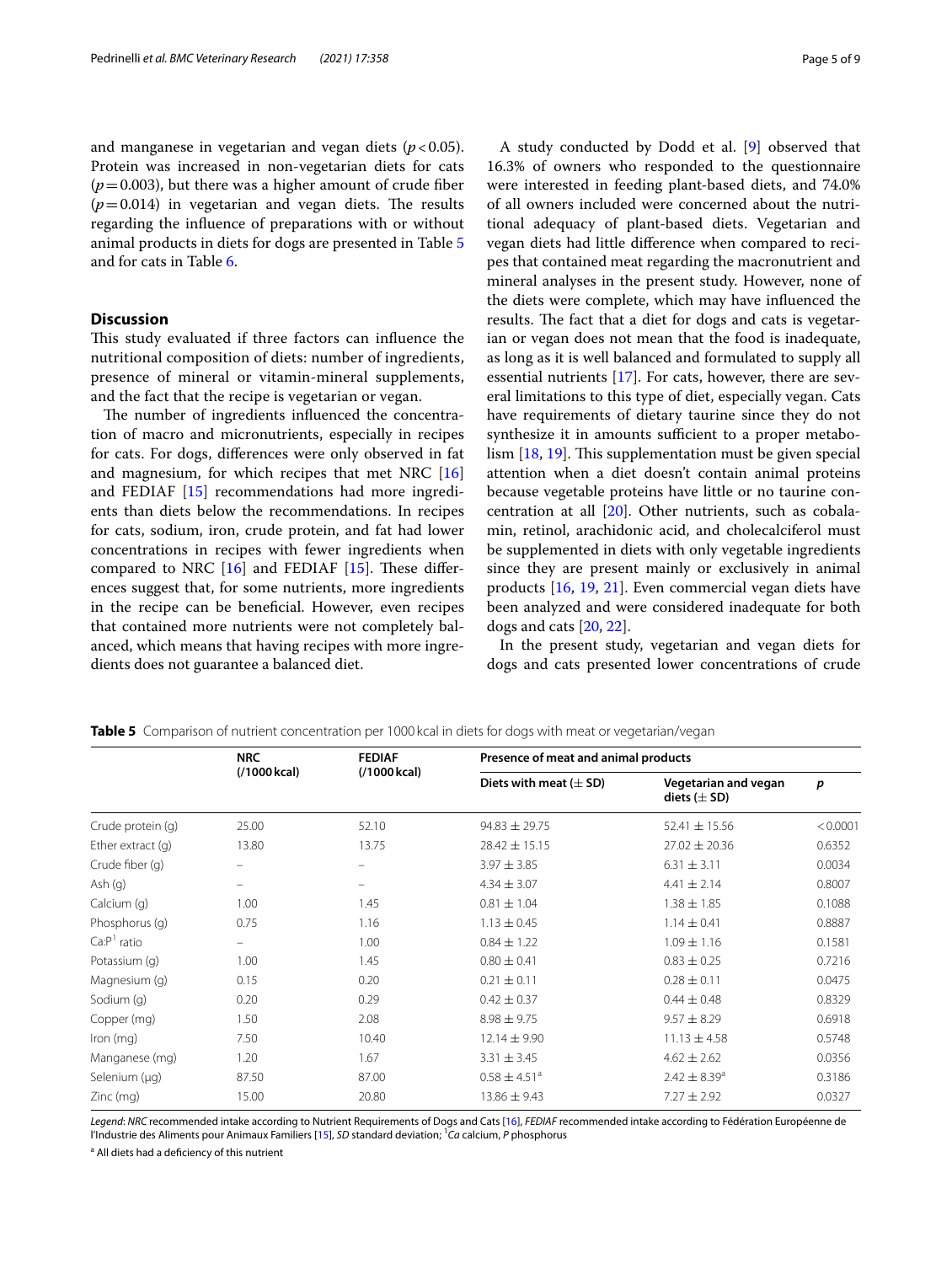#### <span id="page-5-0"></span>**Table 6** Comparison of nutrient concentration per 1000 kcal in diets for cats with meat or vegetarian/vegan

|                     | <b>NRC</b><br>(/1000 kcal) | <b>FEDIAF</b><br>(/1000 kcal) | Presence of meat and animal products |                                          |        |  |
|---------------------|----------------------------|-------------------------------|--------------------------------------|------------------------------------------|--------|--|
|                     |                            |                               | Diets with meat $(\pm$ SD)           | Vegetarian and vegan<br>diets $(\pm$ SD) | p      |  |
| Crude protein (q)   | 50.00                      | 83.30                         | $135.71 \pm 46.40$                   | $42.92 \pm 14.31$                        | 0.0035 |  |
| Ether extract $(q)$ | 22.50                      | 22.50                         | $33.94 \pm 14.56$                    | $34.34 \pm 37.99$                        | 0.4052 |  |
| Crude fiber (q)     |                            | $\qquad \qquad =$             | $3.44 \pm 3.03$                      | $10.89 \pm 3.32$                         | 0.0139 |  |
| Ash $(q)$           |                            | $\qquad \qquad =$             | $5.47 \pm 1.67$                      | $6.11 \pm 2.67$                          | 0.9113 |  |
| Calcium (g)         | 0.72                       | 1.97                          | $1.76 \pm 1.33$                      | $0.70 \pm 0.32$                          | 0.2730 |  |
| Phosphorus (q)      | 0.64                       | 1.67                          | $1.34 \pm 0.47$                      | $1.13 \pm 0.35$                          | 0.4457 |  |
| $Ca:P1$ ratio       | $\qquad \qquad =$          | 1.00                          | $1.69 \pm 2.01$                      | $0.60 \pm 0.08$                          | 0.2130 |  |
| Potassium (q)       | 1.30                       | 2.00                          | $1.01 \pm 0.37$                      | $1.30 \pm 0.67$                          | 0.4909 |  |
| Magnesium (g)       | 0.10                       | 0.13                          | $0.23 \pm 0.06$                      | $0.34 \pm 0.19$                          | 0.4035 |  |
| Sodium (g)          | 0.17                       | 0.25                          | $0.70 \pm 0.42$                      | $0.30 \pm 0.20$                          | 0.0870 |  |
| Copper (mg)         | 1.20                       | 1.67                          | $12.31 \pm 11.90$                    | $11.49 \pm 12.39$                        | 0.6696 |  |
| $lron$ (mg)         | 20.00                      | 26.70                         | $13.47 \pm 5.61$                     | $12.71 \pm 4.43$                         | 0.9613 |  |
| Manganese (mg)      | 1.20                       | 1.67                          | $1.58 \pm 2.69$                      | $8.77 \pm 6.41$                          | 0.2004 |  |
| Selenium (µg)       | 75.00                      | 100.00                        | $0.00 \pm 0.00$                      | $69.00 \pm 97.58$                        | 0.1200 |  |
| $Zinc$ (mg)         | 18.50                      | 25.00                         | $16.48 \pm 8.67$                     | $10.91 \pm 5.32$                         | 0.2800 |  |

*Legend*: *NRC* recommended intake according to Nutrient Requirements of Dogs and Cats [\[16\]](#page-7-15), *FEDIAF* recommended intake according to Fédération Européenne de l'Industrie des Aliments pour Animaux Familiers [[15\]](#page-7-14), *SD* standard deviation; 1 *Ca* calcium, *P* phosphorus

<sup>a</sup> All diets had a deficiency of this nutrient

protein and higher concentrations of crude fber than diets with meats. The lower protein levels of these diets may be due to the higher inclusion of vegetable ingredients that may not necessarily be selected based on protein content  $[16, 23, 24]$  $[16, 23, 24]$  $[16, 23, 24]$  $[16, 23, 24]$  $[16, 23, 24]$  $[16, 23, 24]$  $[16, 23, 24]$ . The higher zinc concentrations in meat-containing preparations for dogs were expected since this nutrient is present in greater quantities in animal products, especially meats and offal  $[23]$  $[23]$ . Furthermore, phytate present in vegetable ingredients can bind to zinc and reduce its bioavailability, which may increase the potential for zinc deficiency  $[25]$ . The levels of manganese, magnesium, and crude fber were higher in vegetarian and vegan preparations, which can be explained by the fact that these nutrients are present in higher amounts in vegetable products [[23](#page-8-5)].

The presence of mineral and vitamin-mineral supplements was also evaluated in the present study. In recipes for dogs, the concentrations of ash and calcium and the calcium:phosphorus ratio were lower in recipes without mineral supplementation. In recipes for cats, the concentrations of ash, calcium, sodium, and iron, and the calcium:phosphorus ratio were lower in diets without mineral supplementation. The higher calcium concentrations in recipes with mineral supplements were expected since most diets contained at least one calcium-rich supplement such as vitamin-mineral supplements, calcium carbonate, and eggshell powder. According to the results of this study, it can be suggested that the presence of a

supplement alone does not guarantee a balanced diet because none of the diets were complete regardless of the inclusion of supplements. This is an important result since it demonstrates that a diet should be formulated as a whole, considering the inclusion of all ingredients and their combination of nutrients, including the supplement. Even when a multi-mineral supplement was added according to the manufacturer's instructions, the diets remained unbalanced.

# **Conclusions**

In the present study, none of the recipes evaluated supplied all nutrients analyzed, including protein, fat, and essential minerals. The number of ingredients did not expressively infuence the nutritional composition of diets, as well as a vegetarian or vegan preparation. The presence of supplement on its own does not ensure a balanced diet for dogs and cats. If a food is to be properly formulated the nutritionist must consider the target species and the nutritional profle of all ingredients including those used in supplementation.

# **Materials and methods**

### **Selection of recipes**

Recipes for healthy adult dogs and cats published in Portuguese were searched with the terms "home-prepared diet", "home-cooked diet", "homemade food", "homeprepared diet recipe", "home-cooked diet recipe" and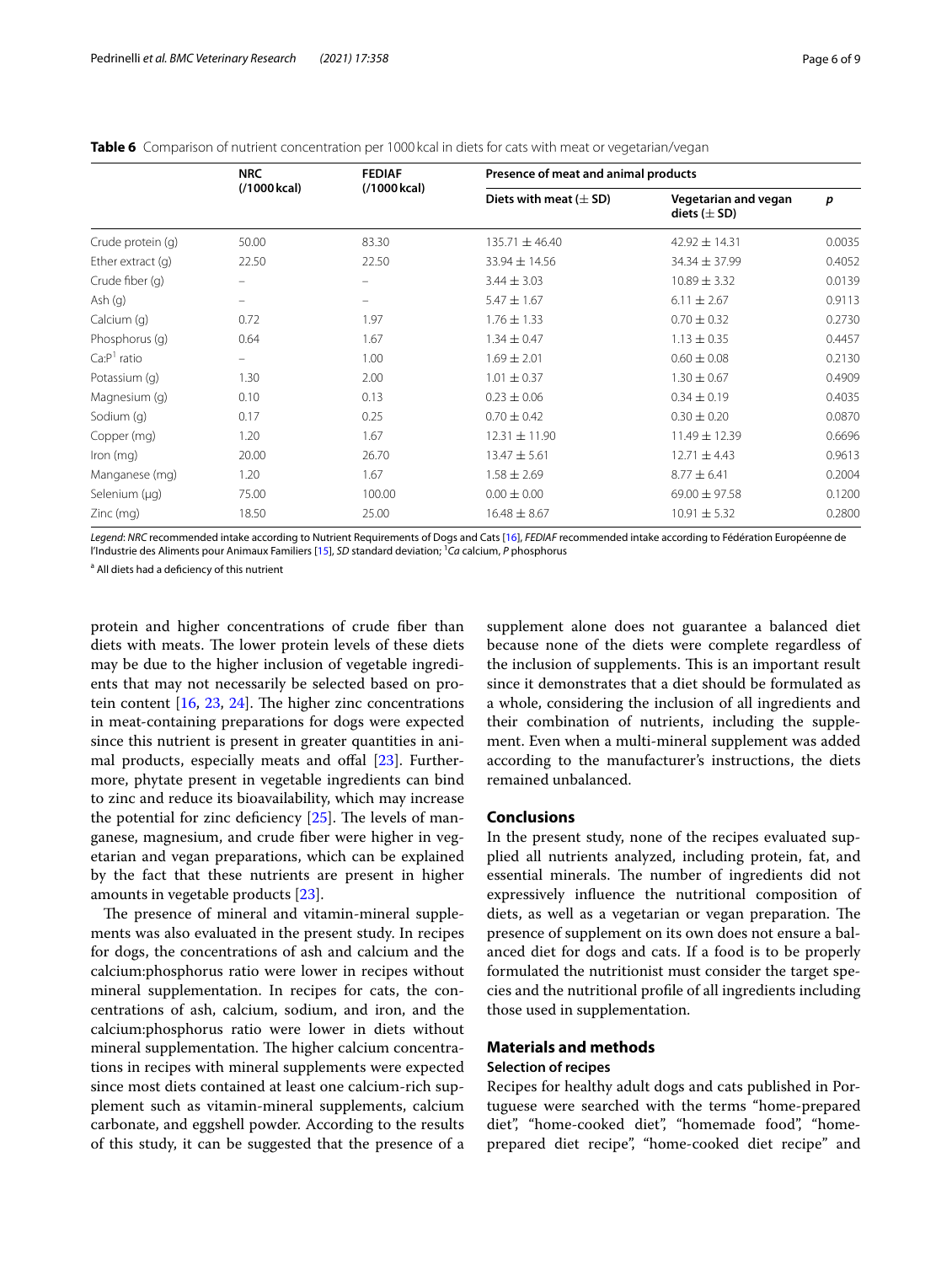"homemade food recipe", all followed by the terms "dog" or "cat", in the Google browser. The Recipes up until the 10th page of the browser for each search term were included.

The exclusion criteria were: the same recipe presented in more than one website; recipes not clearly stated for healthy adults; recipes stated not for daily use; recipes considered by its author as a snack or milk replacer; and if amounts of one or more ingredients were not specifed. After applying exclusion criteria, 75 recipes for dogs and 25 recipes for cats were randomly selected using a random drawing generator.

#### **Preparation of recipes**

Ingredients were acquired from three diferent markets in the city of Sao Paulo, Brazil, and preference was given to fresh foods. Preparation of samples with 500g for each recipe was done according to recipe's instructions, considering ingredients, quantities of ingredients, and cooking mode (i.e. raw, boiled, or baked).

For each recipe, all ingredients were prepared, weighed in a digital cooking scale, and then blended with the use of a food processor. When recipes indicated units of an ingredient instead of weight, USDA FoodData Central [[23\]](#page-8-5) measures were used. If a vitamin-mineral supplement was indicated in the recipe but there was no specifcation of brand or amount, a commercial product for homemade diets (Food Dog Adulto Manutenção, Botupharma, Botucatu, Brazil) was used considering the manufacturer's recommended amount.

## **Chemical analyses**

The recipe's samples were dehydrated in a forced circulation oven at 55°C for 72h [\[26\]](#page-8-8), and then were ground and a subsample was put in a forced circulation oven at 105°C to determine dry matter content. Crude protein analyses were performed by the Kjeldahl method, crude fat was determined by the Soxhlet method, and ash content was determined by incineration at  $550^{\circ}$ C [\[26](#page-8-8), [27](#page-8-9)]. The crude fiber content was determined by the Weende method [[28\]](#page-8-10). Nitrogen-free extract (NFE) was calculated by subtracting ash, crude fber, crude protein, and crude fat percentages out of  $100 g$  of dry matter [\[16](#page-7-15)]. The chemical analyses were performed in duplicate at the Multiuser Laboratory of Animal Nutrition and Bromatology of the School of Veterinary Medicine and Animal Science of the University of Sao Paulo (Pirassununga, Brazil).

## **Mineral analyses**

Closed vessel microwave digestion was used to process samples for mineral analyses at the laboratory of Biorigin Brazil (Lençóis Paulista, Brazil). After dehydration, samples of 0.5g of each recipe were placed in polypropylene tubes, and  $1.5$ mL of  $HNO<sub>3</sub>$  and  $2$ mL of hydrogen peroxide  $(H_2O_2)$  were added to each tube, which was left to rest for 30min. After resting, 4.5mL of ultrapure water was added to each sample. The tubes were then placed in a microwave (Multiwave GO, Anton Parr, Graz, Austria) and were heated in two phases. In the frst phase, the samples were heated for 20min until reaching 180°C at 400W. In the second phase, the samples were heated for 10min at 180°C and 800W. After the second phase, the samples were left to cool for 10min.

The analyses of minerals were performed in triplicate by inductively coupled plasma optical emission spectrometry [ICP-OES (ICPE-9000, Shimadzu of Brazil, Barueri, Brazil)] at the Multiuser Laboratory of Animal Nutrition and Bromatology of the Department of Nutrition and Animal Production of the School of Veterinary Medicine and Animal Science of University of Sao Paulo (Pirassununga, Brazil). Operational conditions are presented in Table [7.](#page-6-0)

Preparation of external calibration curves was done by using multielement standard solutions at concentrations of 100mg/L for calcium (Ca), copper (Cu), iron (Fe), mercury (Hg), potassium (K), magnesium (Mg), manganese (Mn), sodium (Na), phosphorus (P), selenium (Se), and zinc (Zn) (SpecSol, Quimilab, Jacareí, Brazil). The curves were prepared in a range of concentrations from 0.1 to 5mg/L for Cu, Zn, Na, and Mn, from 0.5 to 100mg/L for Ca, P, Mg, and K, and from 0.001 to 2mg/L for Fe and Se. For the determination of selenium, a hydride generator (hydrideICP, Elemental Scientifc, Omaha, United States) was coupled to the ICP-OES.

#### **Conversion of data from dry matter to caloric basis**

Based on the results of the analysis of macronutrients, the Atwater method was used to calculate the metabolizable energy of the diets [[16\]](#page-7-15), considering 4 kcal per gram of crude protein and NFE and 9 kcal per gram of crude fat [\[29](#page-8-11)]. After determining the energy of each diet, the results were converted from unit/100g of

<span id="page-6-0"></span>**Table 7** Operational conditions of inductively coupled plasma optical emission spectrometry (ICP-OES) with axial confguration

| Parameter                       | <b>Characteristics</b> |
|---------------------------------|------------------------|
| Radiofrequency power (W)        | 1200                   |
| Plasma gas flow rate (L/min)    | 10                     |
| Auxiliary gas flow rate (L/min) | 0.6                    |
| Sample uptake rate (s)          | 30                     |
| Nebulizer gas flow rate (L/min) | 0.7                    |
| Nebulizer type                  | Concentric             |
| Spray chamber                   | Cyclone                |
| Replicates                      | 3                      |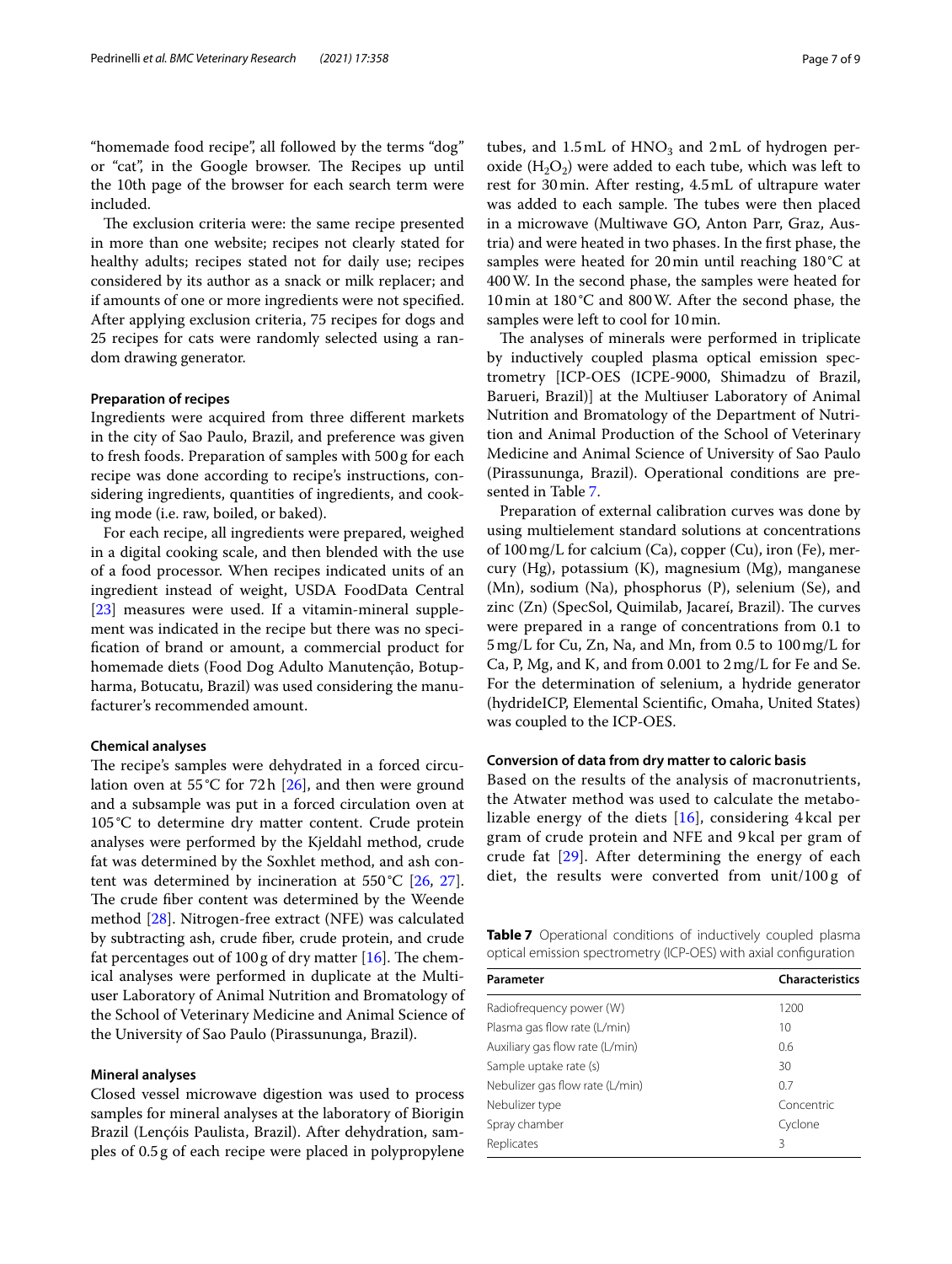dry matter to unit/1000 kcal of metabolizable energy according to the equation:

Nutrient/1000 kcal =  $\frac{1000 \times$  nutrient amount per 100g dry matter Metabolizable energy per 100g dry matter

## **Statistical analyses**

The Shapiro-Wilk test was used to test the normality of variables. For normally distributed variables, Student's t-test was used to evaluate signifcance between the results and NRC [\[16](#page-7-15)] and FEDIAF [\[15\]](#page-7-14) nutritional recommendations. For variables with non-normal distribution, the Mann-Whitney test was used. For the analyses of the infuence of the number of ingredients on composition, a generalized linear model was used, considering the number of ingredients as Poisson distribution and the log link function. The means and standard errors were detransformed using the Tukey-Kramer test. NRC [[16\]](#page-7-15) and FEDIAF [[15](#page-7-14)] recommendations for adult dogs and cats for 1000 kcal were used considering daily energy intakes of  $95 \text{ kcal/kg}^{0.75}$  for dogs and  $75 \text{ kcal/kg}^{0.67}$  for cats, both equations referring to inactive animals.

Data were analyzed using SAS version 9.4 (SAS Institute, NC, USA) and statistical signifcance was accepted if  $p < 0.05$ .

#### **Abbreviations**

FEDIAF: Fédération Européenne de l'Industrie des Aliments pour Animaux Familiers; NFE: Nitrogen-free extract; NRC: National Research Council's Nutrient Requirements of Dogs and Cats; USDA: United States Department of Agriculture.

#### **Acknowledgements**

The authors would like to thank Grandfood Industry and Commerce Ltd. (PremieR pet) for funding our Pet Nutrology Research Center, Biorigin Brazil for conducting the microwave digestion process, and the National Council for Scientifc and Technological Development for funding the scholarship of the frst author (process 88882.376854/2019-01).

#### **Authors' contributions**

The study design was performed by V.P. and M.A.B. All authors participated in the manuscript writing and review process. Laboratory analyses were performed by V.P., R.V.A.Z., R.B.A.R., M.P.P. and R.M.C.C. The statistical analyses were performed by J.C.C.B. The author(s) read and approved the fnal manuscript.

#### **Funding**

There was no specifc funding or grant for this research.

#### **Availability of data and materials**

The results for all analyzed diets that support the fndings of this study are available in Scientifc Reports with the identifer(s) [https://doi.org/10.1038/](https://doi.org/10.1038/s41598-019-49087-z) [s41598-019-49087-z](https://doi.org/10.1038/s41598-019-49087-z) [\[10\]](#page-7-9).

## **Declarations**

**Ethics approval and consent to participate** Not applicable.

#### **Consent for publication**

Not applicable.

# **Competing interests**

The authors declare that they have no competing interests.

#### **Author details**

<sup>1</sup>Veterinary Nutrology Service, Veterinary Teaching Hospital, School of Veterinary Medicine and Animal Science, University of Sao Paulo, Avenida Professor Orlando Marques de Paiva, 87, Sao Paulo 05508-270, Brazil. <sup>2</sup>Pet Nutrology Research Center, Nutrition and Production Department, School of Veterinary Medicine and Animal Science, University of Sao Paulo, Avenida Duque de Caxias Norte, 255, Pirassununga 13635-900, Brazil.<sup>3</sup> Department of Animal Nutrition and Production, School of Veterinary Medicine and Animal Science, University of Sao Paulo, Avenida Duque de Caxias Norte, 255, Pirassununga 13635-900, Brazil.

#### Received: 12 July 2021 Accepted: 26 October 2021 Published online: 20 November 2021

#### **References**

- <span id="page-7-0"></span>1. Lafamme DP, Abood SK, Fascetti AJ, Fleeman LM, Freeman LM, Michel KE, et al. Pet feeding practices of dog and cat owners in the United States and Australia. J Am Vet Med Assoc. 2008;232(5):687–94. [https://doi.org/](https://doi.org/10.2460/javma.232.5.687) [10.2460/javma.232.5.687](https://doi.org/10.2460/javma.232.5.687).
- <span id="page-7-1"></span>2. Dodd SAS, Cave NJ, Verbrugghe A. Changes in the feeding practices of domestic dogs and cats over the last decade. In: ESVCN Proceedings 2018. Munique: Alemanha: ESVCN; 2018. p. 227.
- <span id="page-7-2"></span>3. Freeman LM, Becvarova I, Cave NJ, MacKay C, Nguyen P, Rama B, et al. Nutritional Assessment Guidelines. J Small Anim Pract. 2011;00:1–12. [https://doi.org/10.1111/j.1748-5827.2011.01079.x.](https://doi.org/10.1111/j.1748-5827.2011.01079.x)
- <span id="page-7-3"></span>4. IBOPE Inteligência. Pesquisa de opinião pública sobre vegetarianismo [Internet]. 2018.
- <span id="page-7-4"></span>5. Gallup. Consumption Habits [Internet]. Gallup Poll Social Series. 2018.
- <span id="page-7-5"></span>6. The Vegan Society. Statistics. 2020. [cited 2020 Jun 18].
- <span id="page-7-6"></span>7. Government of India. Sample Registration System Baseline Survey 2014 [Internet]. Census. 2014.
- <span id="page-7-7"></span>8. Fox N, Ward K. Health, ethics and environment: a qualitative study of vegetarian motivations. Appetite. 2008;50:422–9. [https://doi.org/10.1016/j.](https://doi.org/10.1016/j.appet.2007.09.007) [appet.2007.09.007](https://doi.org/10.1016/j.appet.2007.09.007).
- <span id="page-7-8"></span>9. Dodd SAS, Cave NJ, Adolphe JL, Shoveller AK, Verbrugghe A. Plant-based (vegan) diets for pets: a survey of pet owner attitudes and feeding practices. PLoS One. 2019;14(1):e0210806. [https://doi.org/10.1371/journ](https://doi.org/10.1371/journal.pone.0210806) [al.pone.0210806.](https://doi.org/10.1371/journal.pone.0210806)
- <span id="page-7-9"></span>10. Pedrinelli V, Zafalon RVA, Rodrigues RBA, Perini MP, Conti RMC, Vendramini THA, et al. Concentrations of macronutrients, minerals and heavy metals in home-prepared diets for adult dogs and cats. Sci Rep. 2019;9(1):1–12. [https://doi.org/10.1038/s41598-019-49087-z.](https://doi.org/10.1038/s41598-019-49087-z)
- <span id="page-7-10"></span>11. Stockman J, Fascetti AJ, Kass PH, Larsen JA. Evaluation of recipes of home-prepared maintenance diets for dogs. J Am Vet Med Assoc. 2013;242(11):1500–5. <https://doi.org/10.2460/javma.242.11.1500>.
- <span id="page-7-11"></span>12. Johnson LN, Linder DE, Heinze CR, Kehs RL, Freeman LM. Evaluation of owner experiences and adherence to home-cooked diet recipes for dogs. J Small Anim Pract. 2016;57(1):23–7. [https://doi.org/10.1111/jsap.](https://doi.org/10.1111/jsap.12412) [12412](https://doi.org/10.1111/jsap.12412).
- <span id="page-7-12"></span>13. Oliveira MC de C, Brunetto MA, da Silva FL, Jeremias JT, Tortola L, de OS GM, et al. Evaluation of the owner's perception in the use of homemade diets for the nutritional management of dogs. J Nutr Sci. 2014;3(e23):1–5. <https://doi.org/10.1017/jns.2014.24>.
- <span id="page-7-13"></span>14. Remillard RL, Crane SW. Making pet foods at home. In: Small animal clinical nutrition. 5th ed. Topeka: Mark Morris Institute; 2010. p. 207–23.
- <span id="page-7-14"></span>15. FEDIAF. Nutritional guidelines for complete and complementary pet food for cats and dogs. Brussels: Fédération Européenne de l'Industrie des Aliments pour Animaux Familiers; 2019. p. 96.
- <span id="page-7-15"></span>16. NRC. Nutrient Requirements of Dogs and Cats. In: National Research Council. 1st ed. Washington, D.C.: National Academy Press; 2006. p. 398.
- <span id="page-7-16"></span>17. Parr JM, Remillard RL. Handling alternative dietary requests from pet owners. Vet Clin North Am Small Anim Pract. 2014;44:667–88. [https://doi.org/](https://doi.org/10.1016/j.cvsm.2014.03.006) [10.1016/j.cvsm.2014.03.006](https://doi.org/10.1016/j.cvsm.2014.03.006).